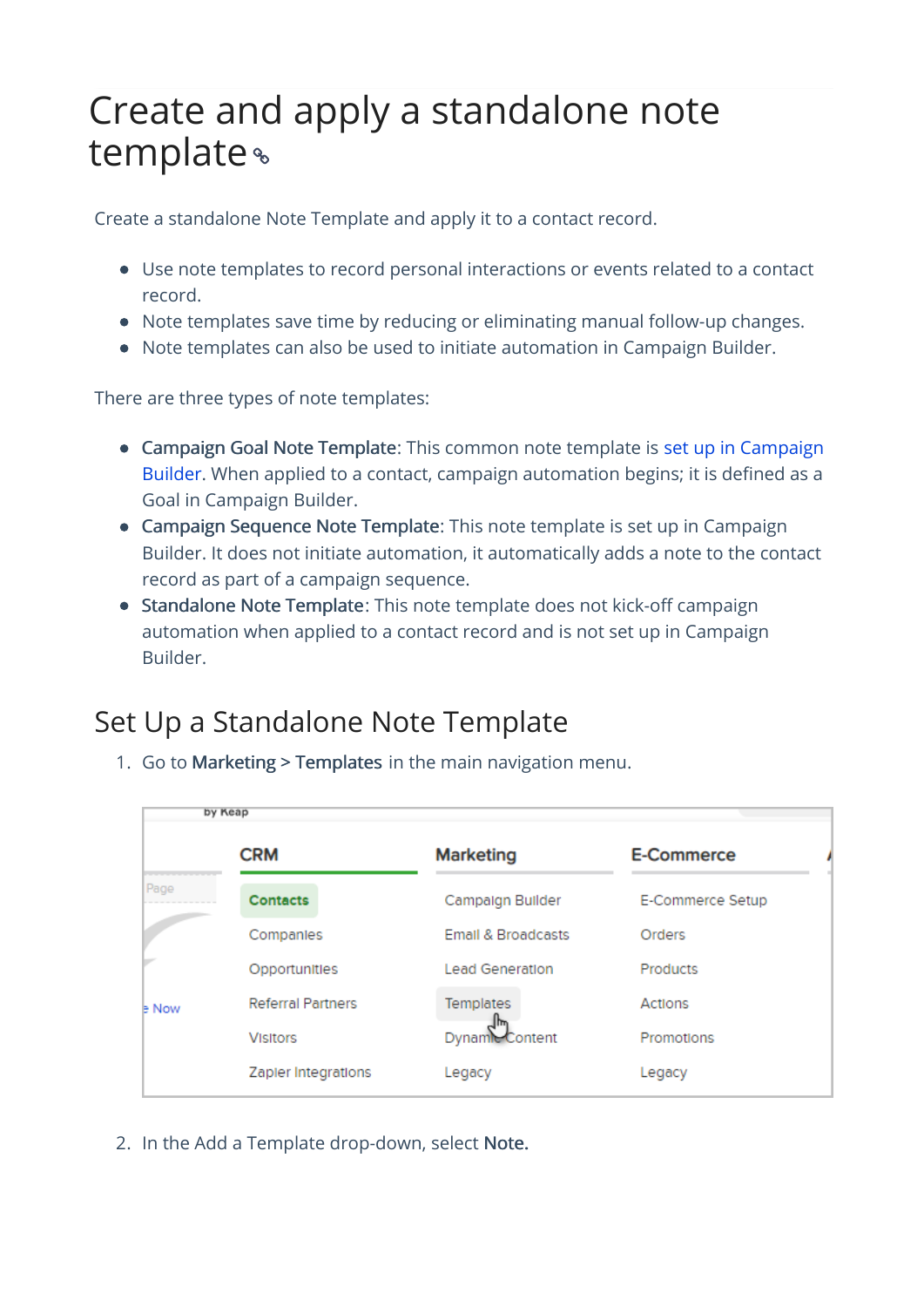|          |                   | Add a Template                                                                         |         | v      |  |
|----------|-------------------|----------------------------------------------------------------------------------------|---------|--------|--|
| v        | Type Show all Fax | Add a Template<br>Email<br><b>Voice Broadcast</b><br>Letter<br><b>Fulfillment List</b> |         |        |  |
| ge       |                   | Queued Fulfillment List<br>Task                                                        |         |        |  |
| tegories | Typ.              | Appointment<br><b>Note</b>                                                             |         |        |  |
|          | Email             |                                                                                        | M<br>No | Public |  |

3. Enter a short and descriptive note template title so that it is easy to identify.

| General                 | Actions | Categories & Follow-Up Sequence |   |  |
|-------------------------|---------|---------------------------------|---|--|
| <b>Template Options</b> |         |                                 |   |  |
| Title:                  |         | Would like to attend demo       |   |  |
| Public/Private:         | Public  |                                 | ▼ |  |
| <b>Note Information</b> |         |                                 |   |  |

- 4. Choose a privacy option:
	- Public: makes the template accessible to other users.
	- o Private: hides this template from other users.

## 5. Enter the body of the Note.

| <b>Note Information</b> |                             |
|-------------------------|-----------------------------|
| Merge Fields            | Merge                       |
| <b>Action Type</b>      | Call<br>v                   |
| Title                   | Would like to attend demo   |
| Description             | Prospect interested in demo |
|                         |                             |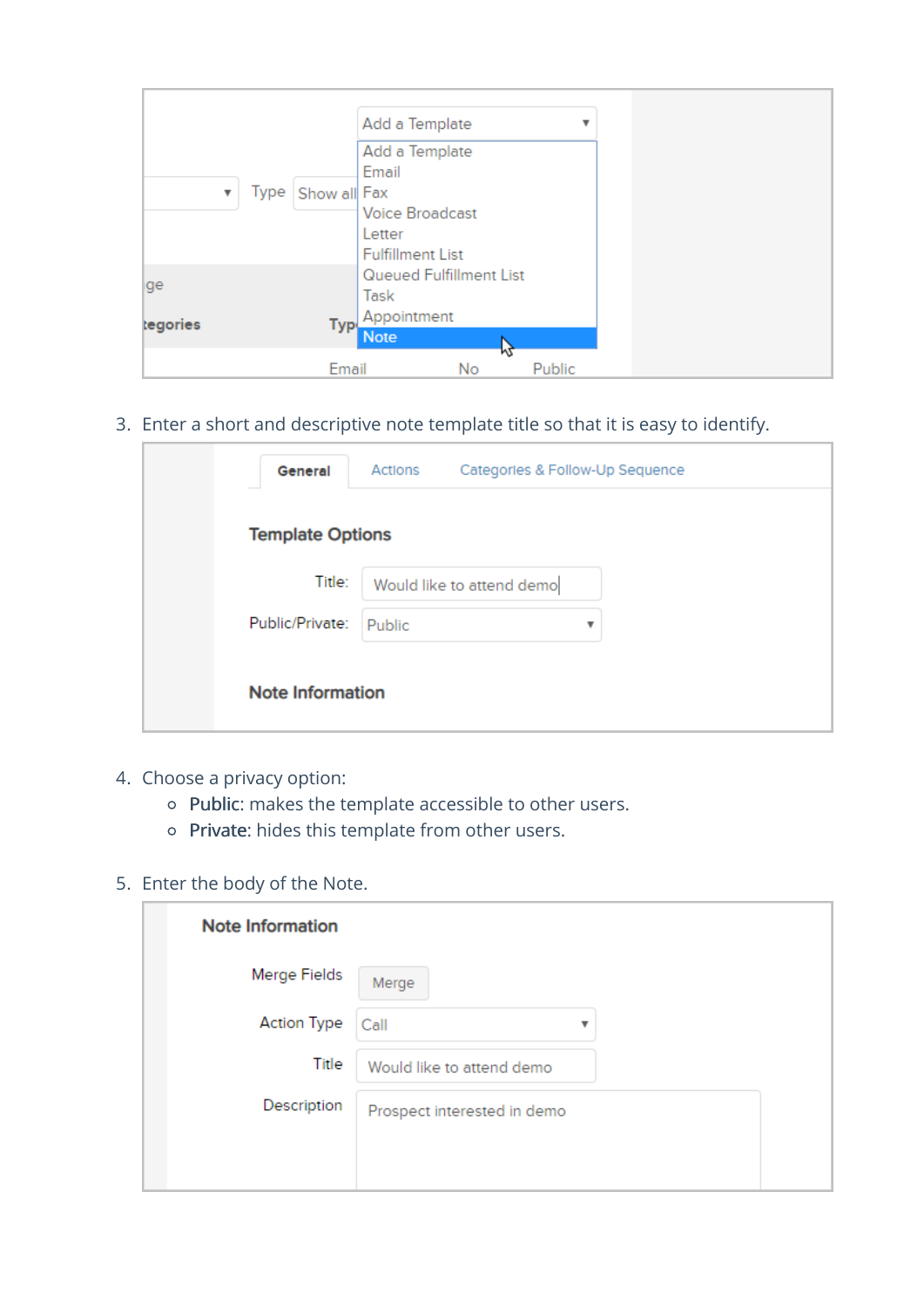- (Optional) Action Type Select a note type from the drop-down. You can customize these options in CRM > Settings > Task/Appt/Note Settings .
- Action Description Enter a brief description summarizing the interaction or event; e.g., Qualifying Call - Voice Message. It is visible in the contact record note history.
- Creation Notes: Enter the details of the interaction or event.
- (Optional) User ID: It defaults to 'Logged In User'. Select an individual if the note template should always be attributed to one specific user.
- (Optional) Notify these Users: Select user(s) who want an email when this note is applied.
- (Optional) Send Notify as Bcc: Check this box if you do not want each notified user to see all of the other users who are notified.
- 6. (Optional) Click the Actions tab to add one or more action to the note template.
- 7. (Optional) Click the Categories and Follow-Up Sequences tab to assign this template to a category. The categories help organize and filter templates.
- 8. (Optional) Click the Misc. Expense tab to assign a cost per person to this template. This is not commonly used with note templates, but can include the cost of materials and labor related to the note event or interaction.
- 9. On the General tab, click Yes to mark the note ready and make it available to users.
- 10. Click Save to create the note template.

## To apply a note template

- 1. Open the contact record, scroll down to the Notes section, and select the note template from the drop-down.
- 2. Click Add Note.